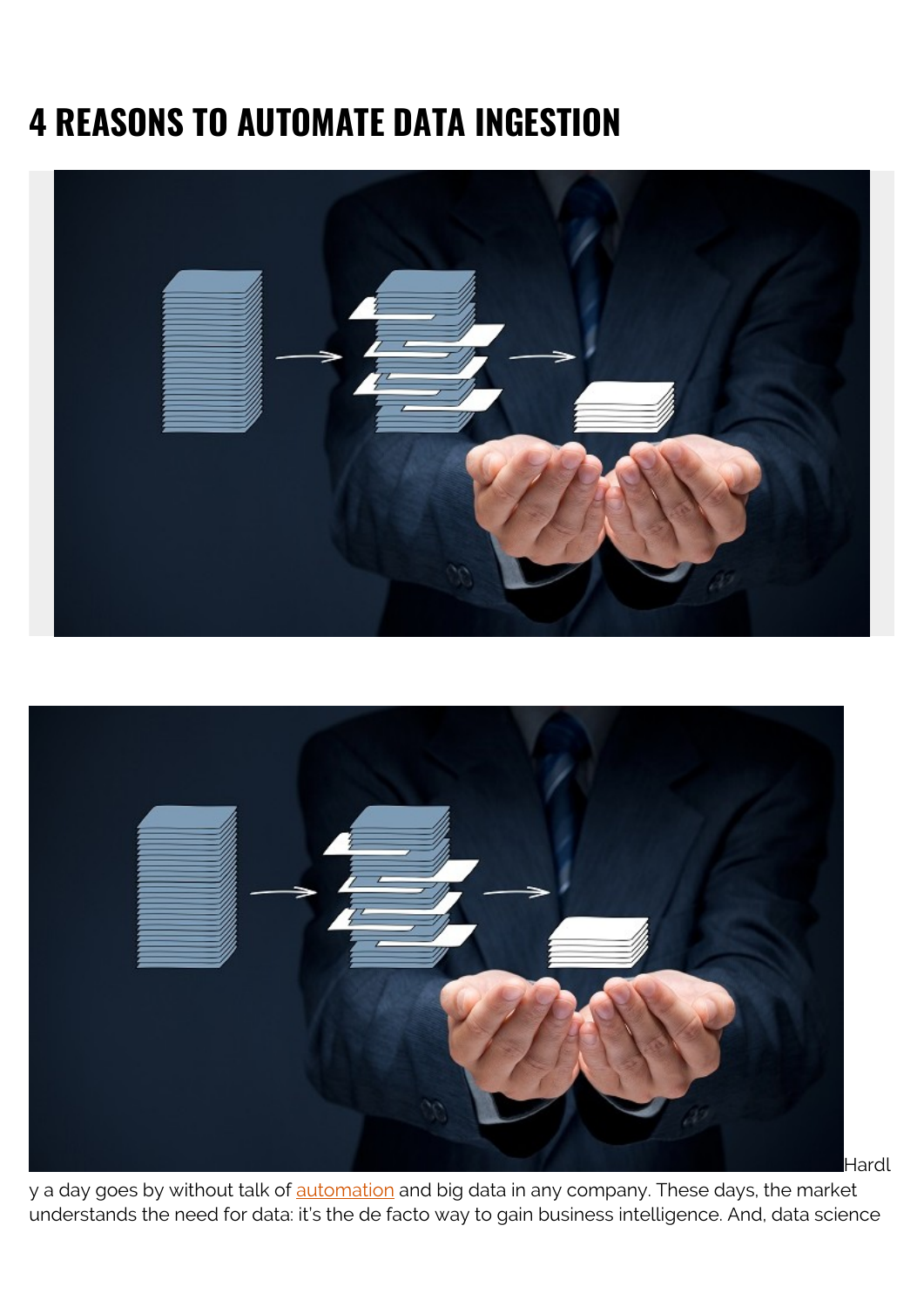and machine learning are go-to tools in [predictive analytics](https://blogs.bmc.com/blogs/machine-learning-vs-predictive-analytics/), which means you need data, and a lot of it.

But data must be cleaned and ready to go, in formats that allow for data analysis. This process, known as data ingestion, is something you should be automating.

# **What is data ingestion?**

Data ingestion refers to the [ways you may obtain and import data,](https://whatis.techtarget.com/definition/data-ingestion) whether for immediate use or [data storage.](https://blogs.bmc.com/blogs/data-lake-vs-data-warehouse-vs-database-whats-the-difference/) Importing the data also includes the process of preparing data for analysis. In a broader sense, data ingestion can be understood as a directed dataflow between two or more systems that result in a smooth, and independent, operation (a definition which already implies some independence or automation).

Ingestion can occur in real-time, as soon as the source produces it, or in batches, when data is input in specific chunks at set periods. Generally, [three steps occur within data ingestion:](https://www.cmswire.com/information-management/data-ingestion-best-practices/)

- 1. **Data extraction:** Retrieving data from sources
- 2. **Data transformation:** Validating, cleaning, and [normalizing data](https://blogs.bmc.com/blogs/data-normalization/) to ensure accuracy and reliability (sometimes known as trustworthiness)
- 3. **Data loading:** Routing or placing the data in its correct silo or database for analysis

Of course, as data grows, this three-step process gets bigger and takes more time. Historically, data ingestion was manual, relying on manual data gathering and manual importing into a custom-built spreadsheet or database. In that process you may correct for data inaccuracies to ensure the data is similar, but human error can't ensure 100% clean or trustworthy data.

Today, in the age of big data, manual data ingestion is rarely possible. Companies have numerous data sources, often totaling hundreds, with data coming in 24-hours a day. And the really fun part? Data inputs as a variety of formats, so companies need to convert the data to similar formats. More and more, companies are implementing automation in order to ingest data for efficient data analysis.

# **Reasons to automate data ingestion**

Reasons to automate are countless and will vary from company to company. Still, the biggest takeaways from data automation are quite clear. Here's what automating data ingestion will do for you:

#### **1. Improve time-to-market goals**

In 2016, [55% of B2B companies](https://insidebigdata.com/2018/03/29/automate-data-pipeline/) say their inability to merge data from a range of sources in a timely way actually holds them back from achieving these goals. This makes sense, when analytics projects often take three times longer than people expect. Frequently, companies spend time preparing for the analysis, but if the data ingestion and data preparation hasn't gone smoothly or efficiently enough, there's no data to analyze, delaying initial goals. And if you can't get your product to market in time, you've lost your competitive edge.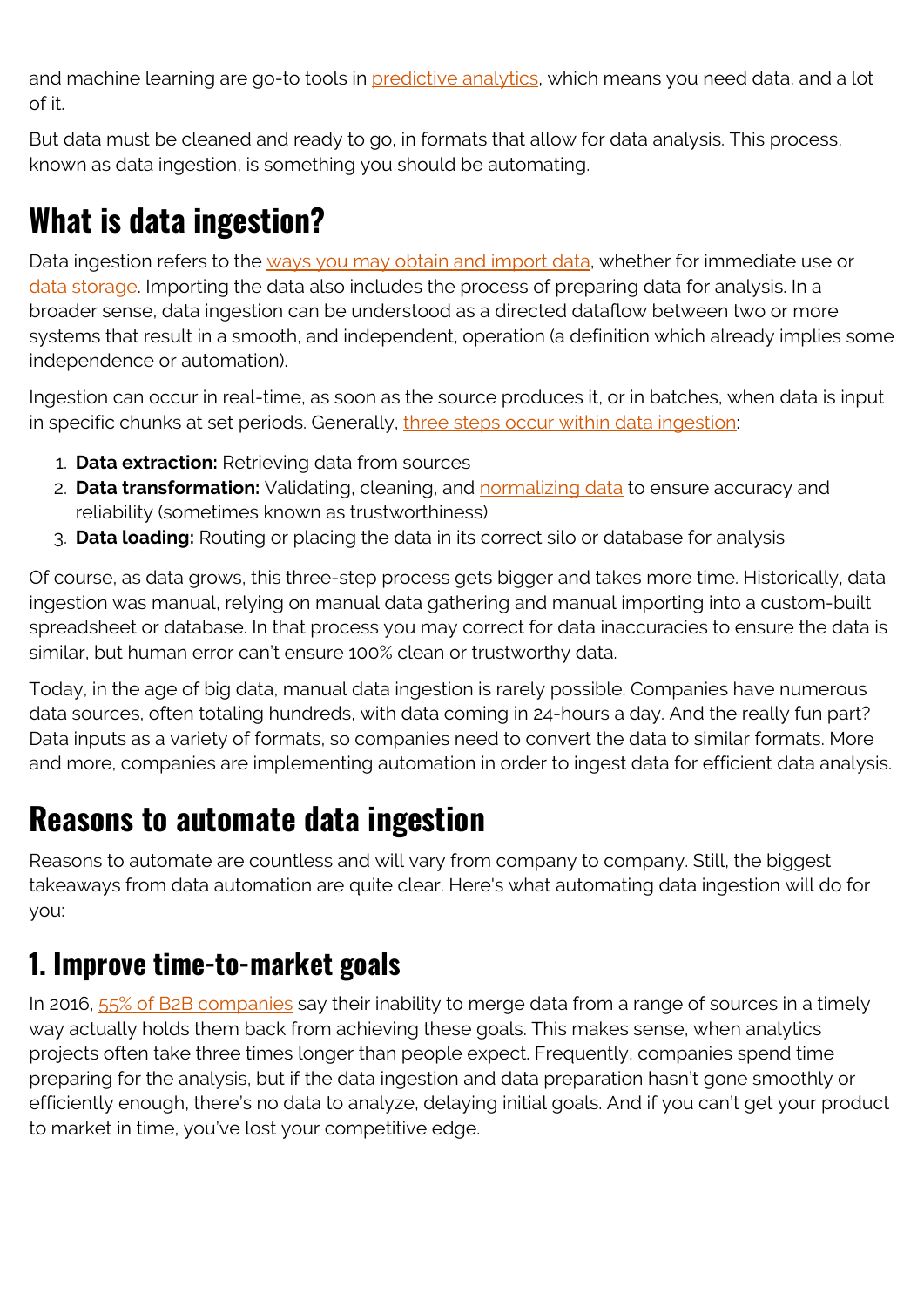## **2. Increase scalability**

Stepping into the world of automatic data ingestion may feel overwhelming, especially trying to adapt data science and machine learning techniques. The good news is that it's easy to remain small as you're automating – pick one or two data sources and work out the best way to automate, relying on industry best practices. As you grow more comfortable and free up time, you can scale up, automating more data over time.

As you automate more, automating becomes easier, especially with the implementation of selfservice tools. As new data sources are identified, a centralized IT group doesn't have to field and implement every single request for a data source, if there's a self-serve, automation tool that can help establish a data source.

This scalability is particularly beneficial when part of the infrastructure or service requirements change – which is inevitable. While an automated ingestion process may require some manual tweaking, you won't have to waste valuable time and money retraining a team on how to alter ingestion techniques. Instead, the operation is smooth and sees significantly less interruption.

#### **3. Refocus on necessary work**

Preparation is key in any project but imagine spending 4/5 of your time on tedious tasks before doing work that produces results. Data scientists repeatedly report that the least interesting, desirable, or challenging part of their work is the data preparation – that part of data ingestion that gets the data ready for analysis.

Statistics indicate that up to 80% of an analytics project is dedicated to this task, not to the wider challenge of applying or developing particular algorithms and analyzing the results. Instead, your expert data team is busy with tedious tasks like extracting data from various apps, transforming formats with custom code, and loading data into various siloed systems.

By automating the system, your data scientists are freed up to perform the work both they and the company wants: analysis, leading to marketable changes and improvements.

### **4. Mitigate risk**

We understand that data is key in business intelligence and strategy. Without it, today, you'll be quickly pushed aside by companies with sharper completive edges. That's a risk you can't afford to take.

Automating data also mitigates other risks: the risk of human error in extracting, transforming, and loading data. The risk of falling behind because you can't keep up with the data you are collecting. (This can lead to extreme situations where the only way to catch up is to actually let go of data altogether – a significant waste of resources.) The risk that your company could be doing more,

# **Data efficiency is the goal**

The bottom line to all of this is that automating data ingestion is more efficient, which saves time and money. The more scalable you are, the easier it is to bring more data into the fold, without risking your time-to-market goals. Automating data ingestion promotes increased scalability and efficiency.

Need one more reason for data ingestion? Your data department will like you a lot more! By